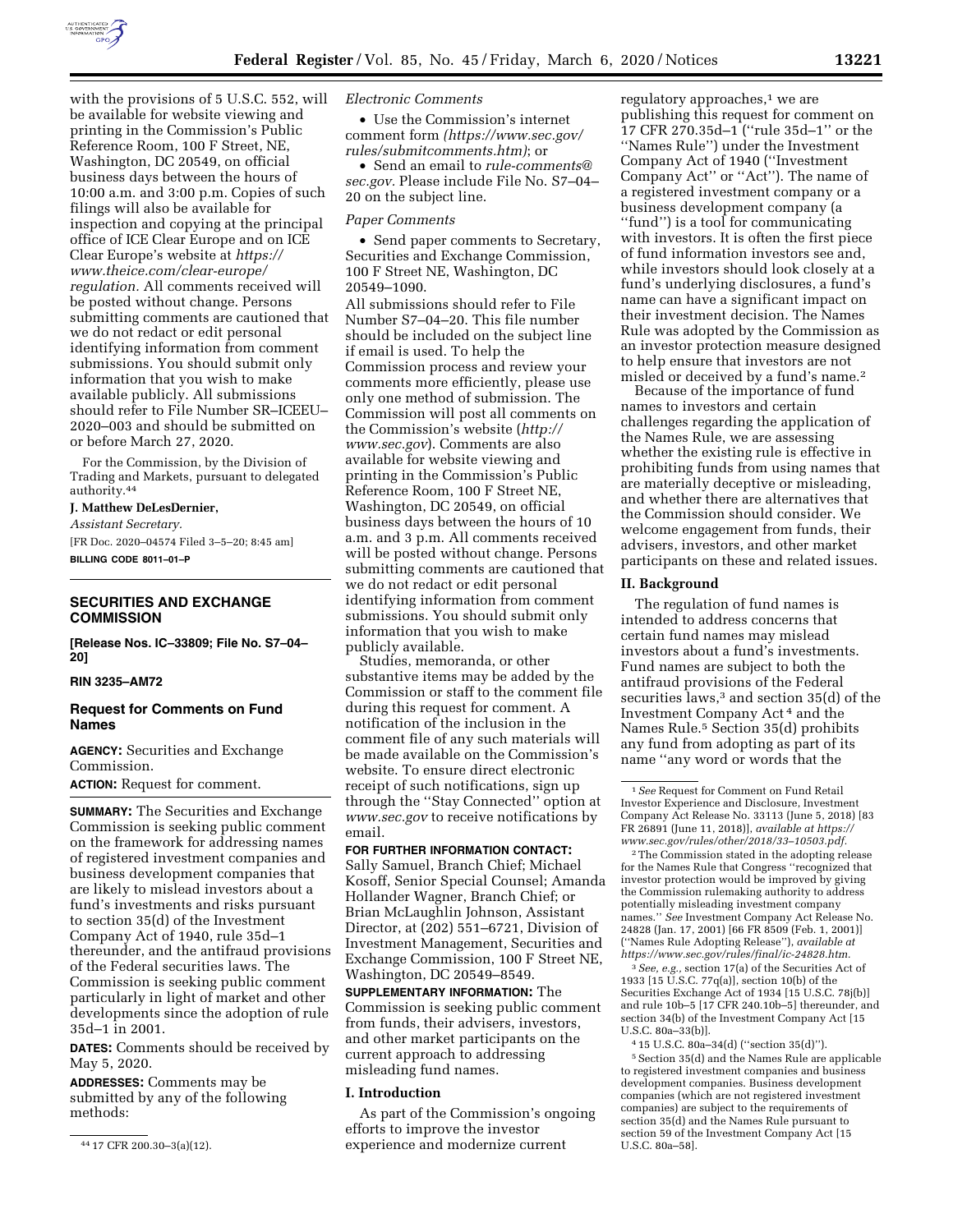Commission finds are materially deceptive or misleading.'' 6

Before section 35(d) was amended in 1996, enforcing this provision of the Act as originally enacted would have required the Commission to declare by order that a particular name was misleading and, if necessary, request a Federal court to grant an injunction with respect to the use of such name.<sup>7</sup> Prior to the adoption of the Names Rule, the views of the staff in the Commission's Division of Investment Management (''Division'') regarding fund names changed over time and were expressed primarily in staff guidelines<sup>8</sup> and generic ''Dear Registrant'' comment letters stating, among other things, staff's views with respect to particular terms used in fund names.9 In addition, in the context of reviewing fund registration statements, staff in the Division provided comments on fund names when in the staff's view it appeared that a name could be potentially misleading. In 1996,

8*See* Guidelines accompanying Form N–8B–1 (Investment Company Act Release No. 7221 (June 9, 1972) (requiring a fund to invest at least 80 percent of its assets in the type of investment indicated by its name, exclusive of cash, government securities, and short-term commercial paper), which was replaced in 1983 by guidelines to Form N–1A (Investment Company Act Release No. 13436 (Aug. 12, 1983) [48 FR 37928 (Aug. 22, 1983)] (lowering the standard from 80 percent to 65 percent to permit greater investment flexibility). The Commission rescinded the guidelines to Form N–1A in 1998 as part of an overhaul of Form N– 1A. *See* Names Rule Adopting Release, *supra*  footnote 2, at n.6. Any staff guidance or no-action letters discussed in this release represent the views of the staff of the Division of Investment Management. They are not a rule, regulation, or statement of the Commission. Furthermore, the Commission has neither approved nor disapproved their content. Staff guidance has no legal force or effect; it does not alter or amend applicable law, and it creates no new or additional obligations for any person.

9*See* Letter to Registrants from Carolyn B. Lewis, Assistant Director, Division of Investment Management, SEC (Feb. 25, 1994) at II.D. (rescinded by 1998 N–1A Amendments) (''small, medium, and large capitalization''); Letter to Registrants from Barbara J. Green, Deputy Director, Division of Investment Management, SEC (May 13, 1993) (funds whose names include the name of a bank); Letter to Registrants from Carolyn B. Lewis, Assistant Director, Division of Investment Management, SEC (Jan. 17, 1992) at II.A. (rescinded by 1998 N–1A Amendments) (''index''); and Letter to Registrants from Carolyn B. Lewis, Assistant Director, Division of Investment Management, SEC (Jan. 3, 1991) at II.A. (rescinded by 1998 N–1A Amendments) (''guaranteed'', ''insured'', ''international'', and ''global'').

Congress passed NSMIA, which amended section 35(d) of the Act to provide the Commission specific rulemaking authority to define names that are materially deceptive and misleading.10 Using this authority, the Commission proposed the Names Rule in February 1997 and adopted it in January 2001.11

In adopting the Names Rule, the Commission cautioned against investors relying on a fund's name as the sole source of information about the fund's investments and risks, but recognized that ''the name of an investment company may communicate a great deal to an investor.'' 12 The final rule requires a fund to invest at least 80 percent of its assets in the manner suggested by its name, whereas previously funds considering then-current staff guidance would typically select fund names based on a 65 percent threshold.<sup>13</sup>

#### **III. Names Rule**

The Names Rule generally requires that if a fund's name suggests a particular type of investment (*e.g.,* ABC Stock Fund, the XYZ Bond Fund, or the QRS U.S. Government Fund), industry (*e.g.,* the ABC Utilities Fund or the XYZ Health Care Fund), or geographic focus (*e.g.,* the ABC Japan Fund or XYZ Latin America Fund), the fund must invest at least 80 percent of its assets in the type of investment, industry, country, or geographic region suggested by its name.14 The Names Rule also imposes special requirements for funds that have names suggesting that a fund's distributions are exempt from Federal income tax or from both Federal and state income tax.15 Under the rule, a fund may elect to make its 80 percent policy a fundamental policy (*i.e.,* a policy that may not be changed without shareholder approval) or instead provide shareholders notice at least 60 days prior to any change in the 80 percent investment policy.16

11*See* Investment Company Act Rel. No. 22530 (Feb. 27, 1997) [62 FR 10955 (Mar. 10, 1997), correction 62 FR 24161 (May 2, 1997)], *available at [https://www.sec.gov/rules/proposed/ic-22530.txt;](https://www.sec.gov/rules/proposed/ic-22530.txt)*  Names Rule Adopting Release, *supra* footnote 2. 12*See id.* at I.

13*See* rule 35d–1(a)(2) and (3).

14*See* rule 35d–1(a)(2), and (a)(3). ''Assets'' is defined as net assets, plus the amount of any borrowings for investment purposes. *See* Rule 35d– 1(d)(2).

15*See* rule 35d–1a(4).

16*See* rule 35d–1(a)(2)(ii), and (a)(3)(iii). As part of its review of fund filings, the staff has observed

The Names Rule does not apply to fund names that describe a fund's investment objective, strategy, or policies.17 In addition, the Names Rule is not a safe harbor, and the Commission could find that a name is materially deceptive or misleading under section 35(d) or other antifraud provisions of the Federal securities laws even if a fund complies with the Names Rule.

Since the adoption of the Names Rule, the staff has stated its views regarding fund names that may be misleading during the review of fund registration statements 18 and in other statements. For example, shortly after adoption of the Names Rule, the staff issued frequently asked questions addressing a number of issues under the rule, including whether the rule applies to names containing particular terms.19 In 2013, the staff stated its view that fund names suggesting safety or protection from loss may contribute to investor misunderstanding of investment risks and, in some circumstances, could be misleading.20 Today, fund names remain a common area for staff comment as part of the disclosure review process.

#### **IV. Current Challenges**

The Names Rule has not been amended since its adoption in 2001. Since that time, the staff and the industry have identified a number of challenges regarding the application of the Names Rule. Several factors contribute to these challenges, including:

• Funds are increasingly using derivatives and other financial instruments that provide leverage.21

 $^{\rm 18}\rm{The}$  Division's Disclosure Review and Accounting Office is responsible for reviewing fund registration statements, proxy statements, and shareholder reports. The disclosure review process seeks to achieve accurate, clear, and concise disclosures and help ensure that funds comply with the Federal securities laws. *See* Division of Investment Management Accounting and Disclosure Information 2018–06, Requests for Selective Review, *available at [https://www.sec.gov/](https://www.sec.gov/investment/adi-2018-06-requests-selective-review) [investment/adi-2018-06-requests-selective-review](https://www.sec.gov/investment/adi-2018-06-requests-selective-review)*.

19*See* Frequently Asked Questions about Rule 35d–1 (Investment Company Names) (''Names Rule FAQ''), *available at [https://www.sec.gov/divisions/](https://www.sec.gov/divisions/investment/guidance/rule35d-1faq.htm)  [investment/guidance/rule35d-1faq.htm.](https://www.sec.gov/divisions/investment/guidance/rule35d-1faq.htm)* 

20Fund Names Suggesting Protection from Loss, IM Guidance Update 2013–12 (Nov. 2013), *available at [https://www.sec.gov/divisions/](https://www.sec.gov/divisions/investment/guidance/im-guidance-2013-12.pdf) [investment/guidance/im-guidance-2013-12.pdf](https://www.sec.gov/divisions/investment/guidance/im-guidance-2013-12.pdf)*. 21Based on a staff analysis of the latest N–PORT filings as of September 23, 2019, it appears that

<sup>6</sup>*See supra* footnote 4.

<sup>7</sup> 15 U.S.C. 80a–34(d) (1940), *amended by*  National Securities Markets Improvement Act (''NSMIA''), Pub. L. 104–290, 208 (1996). *See also*  S. Rep. No. 104–293, at 8 (June 26, 1996) (''NSMIA Committee Report'') (''Enforcing the Act entails a cumbersome process—the Commission must first find, and declare by order, that a fund's name is deceptive or misleading, and then bring an action in federal court to enjoin the use of the name.'').

<sup>10</sup>*See supra* footnote 7. Congress determined that the procedural requirements for enforcing Section 35(d) were ''cumbersome'' and that ''investor protection merits a more streamlined approach to making sure mutual funds do not name their funds in a misleading manner.'' *See* NSMIA Committee Report, *supra* note 7, at 8.

that most funds (other than tax-exempt funds that are required to have a fundamental policy) adopt a policy to provide shareholders notice at least 60 days prior to any change to a fund's 80 percent

<sup>&</sup>lt;sup>17</sup> However, names describing a fund's objective, strategy, or policies are still subject to the general prohibition on misleading names in Section 35(d), as well as other antifraud provisions of the Federal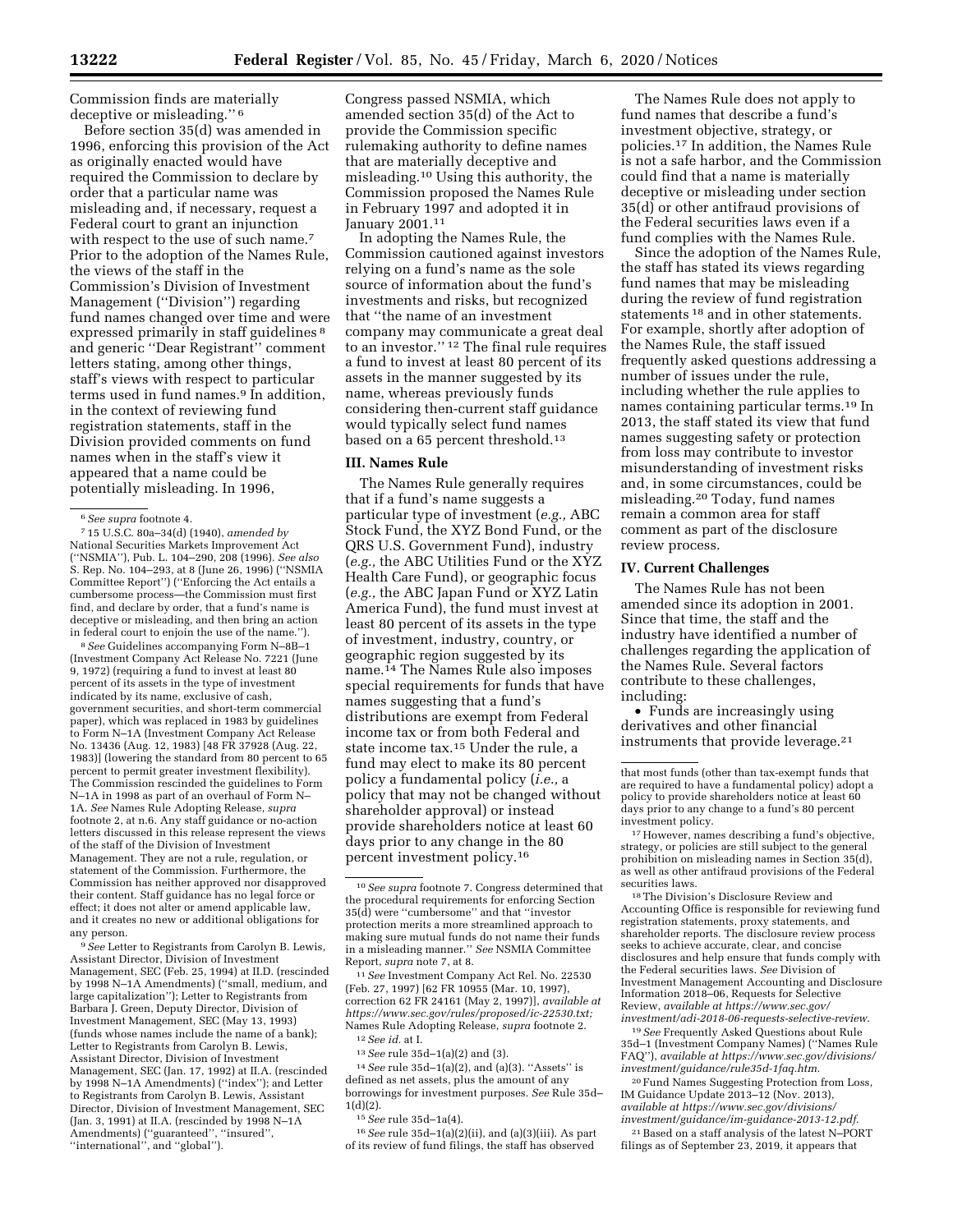Because the Names Rule is an assetbased test, it may not be well-suited to derivatives investments that provide significant exposure to a ''type of investment'' (as specified in the Names Rule). For example, the asset test may not provide an appropriate framework when the market values of derivative investments held by funds are relatively small but the potential exposure is significant.

• Funds are increasingly using certain hybrid financial instruments that have some, but not all, of the characteristics of more common asset types that are used in a fund's name. For example, convertible securities may have characteristics of both debt and equity securities, and they may behave more like debt or more like equity depending on market conditions. The staff has observed that both debt and equity funds include convertible securities as part of their 80 percent investment policies.

• The number of index-based funds is growing.22 While funds are subject to the Names Rule, indices are not investment companies and not subject to the Names Rule. The staff has observed that index constituents may not always be closely tied to the type of investment suggested by the index's name. This raises questions under the Names Rule when the fund name includes the name of the index.

• The number of funds with investment mandates that include criteria that require some degree of qualitative assessment or judgment of certain characteristics (such as funds

The Names Rule Adopting Release states that in appropriate circumstances, a fund is permitted to count a synthetic instrument (such as a derivative) toward its 80 percent investment policy if the instrument has economic characteristics similar to the securities included in the policy. However, the release did not prescribe how to account for the value of these instruments for purposes of complying with the fund's 80 percent policy. *See*  Names Rule Adopting Release, *supra* footnote 2, at n. 13.

22Based on data obtained from Morningstar Direct, in 2001 there were approximately 432 mutual fund and ETF index funds. As of the end of 2019, there were approximately 2,311 index funds.

that include one or more environmental, social, and governance-oriented assessments or judgments in their investment mandates (*e.g.,* ''ESG'' investment mandates)) is growing.23 These funds often include these parameters in the fund name. The staff has observed that some funds appear to treat terms such as ''ESG'' as an investment strategy (to which the Names Rule does not apply) and accordingly do not impose an 80 percent investment policy, while others appear to treat ''ESG'' as a type of investment (which is subject to the Names Rule).

• In an increasingly competitive market environment, asset managers may have an incentive to use fund names as a way of differentiating new funds.24 This incentive may drive managers to select fund names that are more likely to attract assets (such as names suggesting various emerging technologies), but may not be consistent with the purpose of the Names Rule.

The Commission is evaluating the effectiveness of the Names Rule in protecting investors in light of these challenges to determine whether additional action in this area is necessary or appropriate.

#### **V. Questions**

To inform potential future steps, the Commission is seeking input on the challenges that the Names Rule may present, particularly in light of market changes since 2001, as well as potential alternatives to the current framework for prohibiting the use of deceptive and misleading fund names. We welcome input from all interested parties on the following:

• How do funds select their names? Do funds use their names to market themselves to investors or convey information about their investments and risks? Are there studies or other data on the extent to which investors rely on a fund's name to determine the fund's investment strategy and risks? If so, are these determinations reasonably accurate?

• Is the Names Rule effective at preventing funds from using deceptive or misleading names? If not, why not?

If it is not effective, should it be changed, and if so how?

• Should the Names Rule be repealed? If so, why? Please specifically address how repealing the Names Rule and relying solely on Section 35(d) and the general antifraud provisions of the Federal securities laws would satisfy our investor protection objectives.

• The Names Rule requires a fund to invest at least 80 percent of its assets in the type of investment suggested by its name.25

 $\circ$  Does this threshold continue to be appropriate? If not, what is a more appropriate threshold and why? For example, should it be lower (*e.g.,* 65 percent) or higher (*e.g.,* 95 percent)? Should the threshold apply only at the time of investment—as is the case in the current Names Rule 26—or should a fund be required to maintain that level of investment?

 $\circ$  Is an asset-based test appropriate for determining whether the use of a particular name is misleading? What are some of the current challenges with the use of an asset-based test? Are there other tests that would be more appropriate and if so, what are these tests and why would they be more appropriate? For example, should we consider a test that requires that the type of investment suggested by a fund's name contribute at least a minimum amount (*e.g.,* 80 percent) to a fund's returns (*e.g.,* The ABC Bond Fund would be expected to derive at least 80 percent of its returns from investments in bonds.).

**Complying with the Names Rule** (and its asset-based test) may raise particular challenges for funds that gain exposure to a ''type of investment'' (as specified in the Names Rule) through the use of derivatives. We understand that, although many funds have asserted that a derivative's notional value would be more appropriate than its market value for purposes of complying with the 80 percent investment policy, funds generally use market value on account of the Names Rule's asset-based test.27 Should the Commission address this type of Names Rule-related challenge for funds that invest in derivatives? If so, how? For example, should the approach take derivatives' notional value into account, and if so, how? Would there be any operational or interpretive challenges associated with this approach, and if so, what would they be and how should the Commission's rules and guidance address these challenges?

approximately 41 percent of funds reported derivatives holdings. This analysis covered 11,363 funds with a total net assets of approximately \$23.5 trillion. This analysis excluded business development companies, unit investment trusts, money market funds, and certain smaller funds that are not yet required to report their portfolio holdings on Form N–PORT. *See also* Use of Derivatives by Registered Investment Companies and Business Development Companies; Required Due Diligence by Broker-Dealers and Registered Investment Advisers Regarding Retail Customers' Transactions in Certain Leveraged/Inverse Investment Vehicles, Investment Company Act Release No. 33704 (Nov. 25, 2019) [85 FR 4446 (Jan. 24, 2020)], *available at [https://www.sec.gov/rules/](https://www.sec.gov/rules/proposed/2019/34-87607.pdf) [proposed/2019/34-87607.pdf](https://www.sec.gov/rules/proposed/2019/34-87607.pdf)*.

<sup>23</sup>Based on EDGAR data, approximately 65 funds (excluding unit investment trusts) included the terms ''ESG'', ''Clean'', ''Environmental'', ''Impact'', ''Responsible'', ''Social'', or ''Sustainable'' in their names as of December 31, 2007. The number of funds increased to 291 as of December 31, 2019.

<sup>24</sup>The number of registered investment companies has increased by 300 percent since the adoption of the Names Rule. *See* 2019 Investment Company Fact Book (ICI, 59th ed. 2019), *available at [https://www.icifactbook.org/deployedfiles/](https://www.icifactbook.org/deployedfiles/FactBook/Site%20Properties/pdf/2019/2019_factbook.pdf)  [FactBook/Site%20Properties/pdf/2019/2019](https://www.icifactbook.org/deployedfiles/FactBook/Site%20Properties/pdf/2019/2019_factbook.pdf)*\_ *[factbook.pdf](https://www.icifactbook.org/deployedfiles/FactBook/Site%20Properties/pdf/2019/2019_factbook.pdf)*.

<sup>25</sup>*See* Rule 35d–1(a)(2).

<sup>26</sup>*See* Names Rule Adopting Release, *supra*  footnote 2, at section II.A.4.

<sup>27</sup>*See, e.g., supra* footnote 14.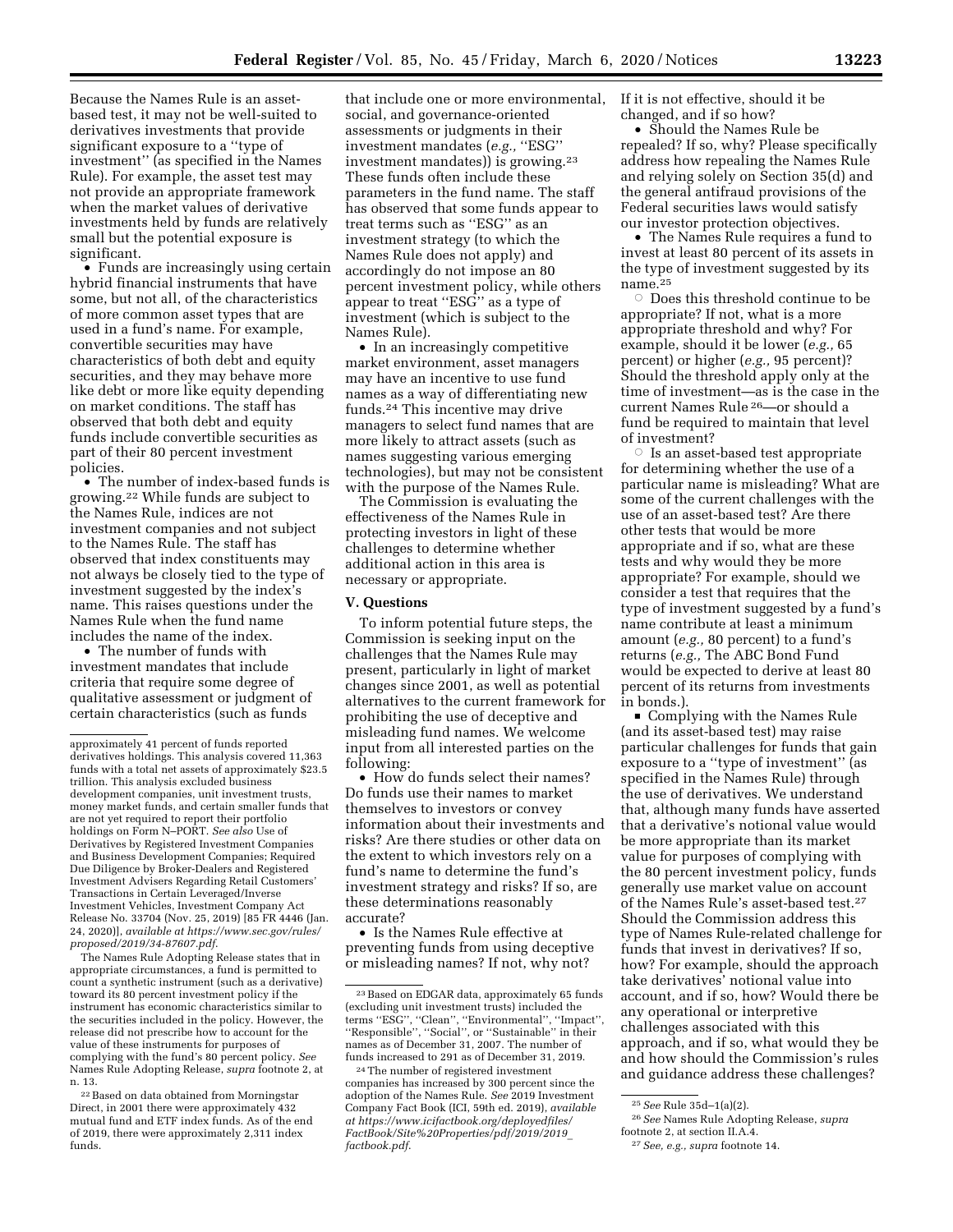Should an approach based on notional values permit or require a fund to make any adjustments to derivatives' notional values (*e.g.,* should a fund be permitted or required to delta adjust options contracts, or present interest rate derivatives as 10-year bond equivalents)? Should funds account for derivatives holdings using a methodology other than market value or notional value? If so, what methodology should be used and why? Should we, for example, focus on measures of risk? If so, which risk measure(s) would be most effective for this purpose?

■ Under the Names Rule, most funds elect to provide investors with 60 days' notice prior to changing their 80 percent investment policy.28 Is the information provided in these notices useful for investors? Does the Names Rule's notice requirement provide meaningful investor protection? If not, why not? Should the rule impose different or more specific requirements in certain cases, such as when a change in name is accompanied by significantly different investment strategies and exposures? If so, when and what type of requirements? Should a fund be required to obtain shareholder approval prior to changing its 80 percent policy?

• How do funds determine whether a portfolio investment is part of a particular industry? For example, do funds rely on third-party industry classifications or indices, a minimum level of assets, revenues, or profits tied to an industry, a company's market share of an industry, or text analytics (such as frequency of certain words and/ or phrases in company filings) to determine how to assign an investment to a particular industry? Should the Names Rule provide flexibility to funds (including index funds) that intend to focus their investments in nascent industries, or industries that rely on certain emerging technologies (*e.g.,* 5G technology, artificial intelligence, or blockchain)? Are there circumstances where a company should reasonably be considered part of an industry when its revenues or assets attributable to that industry are less than a certain percentage (*e.g.,* less than 50 percent), are not quantifiable, or may be classified in more than one industry (*e.g.,* a software company that focuses on decision tools that add efficiency to the alternative energy space)? Should we consider a test that requires a minimum level of revenues or assets that are attributable to the industry suggested by the fund's name? If so, what should that minimum threshold be (*e.g.,* 25, 50, or 75 percent)?

• The Names Rule does not apply to the use of terms that suggest an investment strategy (such as ''growth'' or ''value''), rather than a type of investment.29 Often, funds assert that a name connotes a ''strategy'' not subject to the Names Rule when the term may appear to others as indicative of a type of investment. Should a strategy be differentiated from a type of investment and, if so, how? Should we amend the Names Rule to apply specifically to investment strategies (such as taxsensitive, income, growth or value) and, if so, how? If a fund's investment strategy is not designed to maximize returns to investors, should that be noted in the name?

• The staff has observed a number of challenges that funds face in applying the Names Rule and assessing whether certain terms in fund names comply with the rule. For example:<br>Should the Names Rule ©

 Should the Names Rule apply to terms such as ''ESG'' or ''sustainable'' that reflect certain qualitative characteristics of an investment? Are investors relying on these terms as indications of the types of assets in which a fund invests or does not invest (*e.g.,* investing only in companies that are carbon-neutral, or not investing in oil and gas companies or companies that provide substantial services to oil and gas companies)? Or are investors relying on these terms as indications of a strategy (*e.g.,* investing with the objective of bringing value-enhancing governance, asset allocation or other changes to the operations of the underlying companies)? Or are investors relying on these terms as indications that the funds' objectives include noneconomic objectives? Or are investor perceptions mixed among these alternatives or otherwise indeterminate? If investor perceptions are mixed or indeterminate, should the Names Rule impose specific requirements on when a particular investment may be characterized as ESG or sustainable and, if so, what should those requirements be? Should there be other limits on a fund's ability to characterize its investments as ESG or sustainable? For example, ESG (environment, social, and governance) relates to three broad factors: Must a fund select investments that satisfy all three factors to use the ''ESG'' term? For funds that currently treat ''ESG'' as a type of investment subject to the Names Rule, how do such funds determine whether a particular investment satisfies one or more ''ESG'' factors? Are these determinations reasonably consistent across funds that

29*See* Names Rule Adopting Release, *supra*  footnote 2, at section II.C.1.

use similar names? Instead of tying terms such as ''ESG'' in a fund's name to any particular investments or investment strategies, should we instead require funds using these terms to explain to investors what they mean by the use of these terms?

 $\circ$  The Names Rule does not apply to the use of the terms ''global'' or ''international.'' 30 Should the Names Rule apply to these terms? What factors should be used to determine whether the term ''global'' or ''international'' is not misleading? Should a fund that uses these or similar terms in its name be required to invest a certain percentage of assets in a minimum number of countries or invest a minimum percentage of assets outside of the United States? If the Names Rule were to apply to terms such as ''global'' or ''international'', how should funds treat multinational companies with a significant presence (*e.g.,* revenues or assets) in more than one country or region? For example, should a fund invested in a diversified set of 30 or more U.S-incorporated and U.S. headquartered companies, where each company derives a certain level of its revenues (*e.g.,* 25 percent) from outside the United States, be able to call itself a ''global'' or ''international'' fund without running afoul the Names Rule?

 $\circ$  The Names Rule does not apply to the use of the terms ''actively managed'', ''tax managed'', ''long-term'', and ''short-term''. Should the Names Rule apply to these terms? If so, how?

 $\overline{O}$  Do fund names identifying wellknown organizations, particular affinity groups, or a specific population of investors (*e.g.,* ''veterans'' or ''municipal employees'') raise concerns of potentially misleading investors (*e.g.,* by suggesting the investments are tailored to these investors, only available to these investors, or that these investors may receive better terms than other investors)? If so, how should we address these concerns?

Æ Funds may select ticker symbols that are intended to convey information about how a fund invests. Should the Names Rule apply to fund tickers and, if so, how?

• Are there other concerns or challenges regarding fund names or the Names Rule that the Commission should consider? Are there particular terms used in fund names that are especially prone to mislead investors?

• Should registered closed-end funds or business development companies be treated differently than open-end funds

<sup>28</sup>*See supra* footnote 16 and accompanying text.

<sup>30</sup>*See* Names Rule Adopting Release, *supra*  footnote 2, at fn. 42. *See also* Names Rule FAQ, *supra* footnote 19, at Question 10.